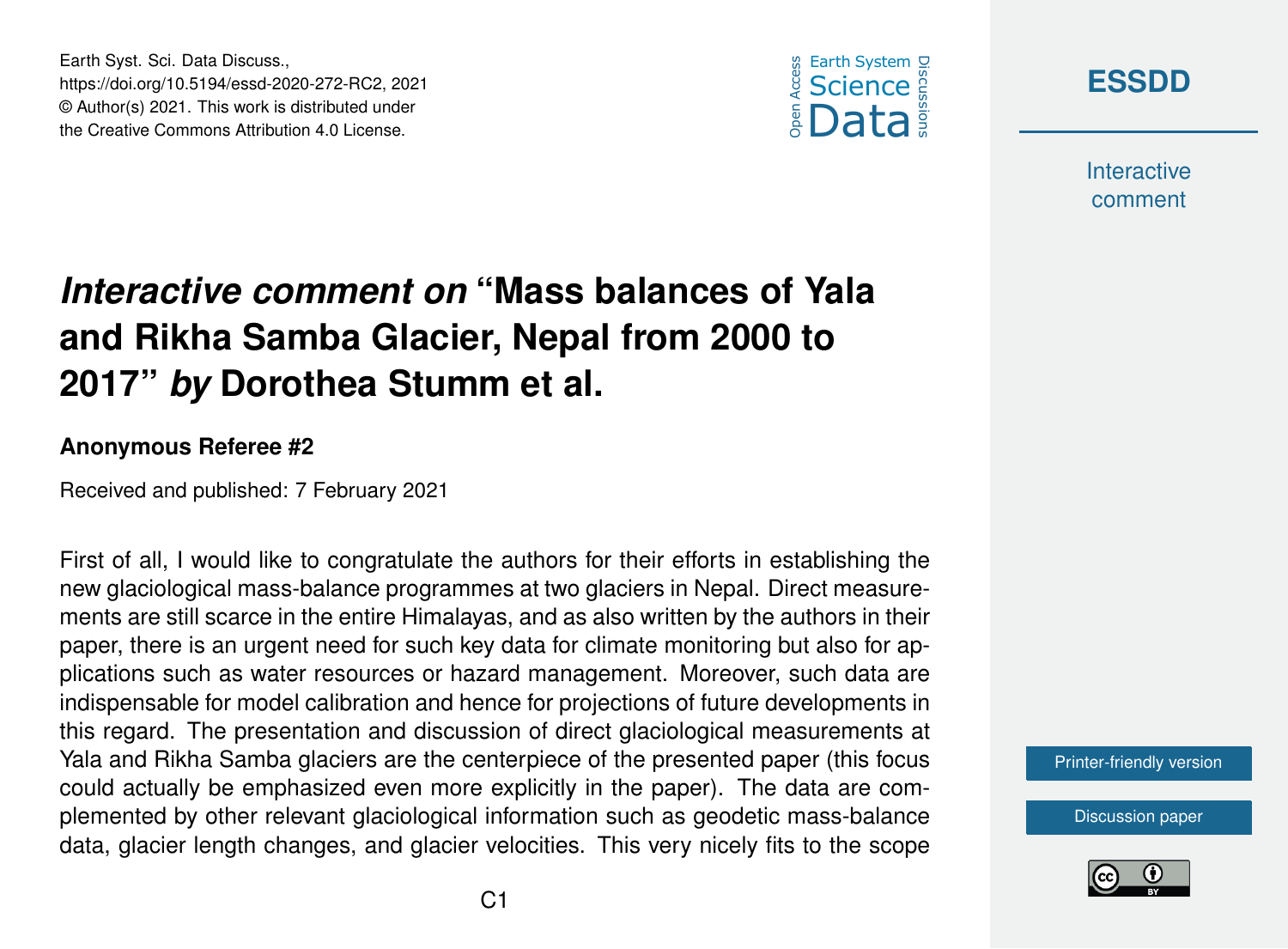of "Earth System Science Data" and I recommend the paper to be published after addressing the following comments and suggestions.

Overall, the description of data and methods is very detailed and applied methods are sound. Some clarifications and specifications might be needed at some instances, see detailed comments below. Although the presented series of glacier mass balance are still rather short, results are plausible and in line with other studies (using other methods). This is also confirmed by the mass-balance gradients observed in this study, which are consistent over the entire observation years. Regarding the mass-balance gradients, I was though wondering about the different approach to estimate the gradient at high elevations (Yala vs. Rikha Samba glaciers, Figure 3). Although the authors give some indications in the paper and refer to other studies, too, it is not fully clear why there are two different approaches chosen. I suggest that the authors address this point in the Discussion section. Or, if the effect is neglectable for the overall mass balances, it would be useful to have some quantification about the effect.

Regarding the data, I was wondering why the data are presented until 2017 only. The authors refer to the "Global Glacier Change Bulletin No. 3" by WGMS, where we can find the data up to the balance year 2016/17. On the other hand, the authors also refer to the latest version of the "Fluctuations of Glaciers" database by WGMS from August 2020, which includes data until 2018, also Figure 4 includes some data until 2018. This might cause some confusion. Regarding the available datasets, it should also be specified which data are actually available from the WGMS. If I am right, only the glaciological mass-balances are included, but the geodetic data are not (yet?) included and for instance velocity data are currently not stored by the WGMS.

The paper is very nicely structured and clearly presented. As mentioned above, the description is very detailed, which is useful for readers that are looking for comprehensive information about mass-balance programmes (almost in the sense of a review). On the other hand, I am still wondering whether the paper can be shortened and streamlined, such as the Data section and in particular the Discussion as well as the Conclusions **Interactive** comment

[Printer-friendly version](https://essd.copernicus.org/preprints/essd-2020-272/essd-2020-272-RC2-print.pdf)

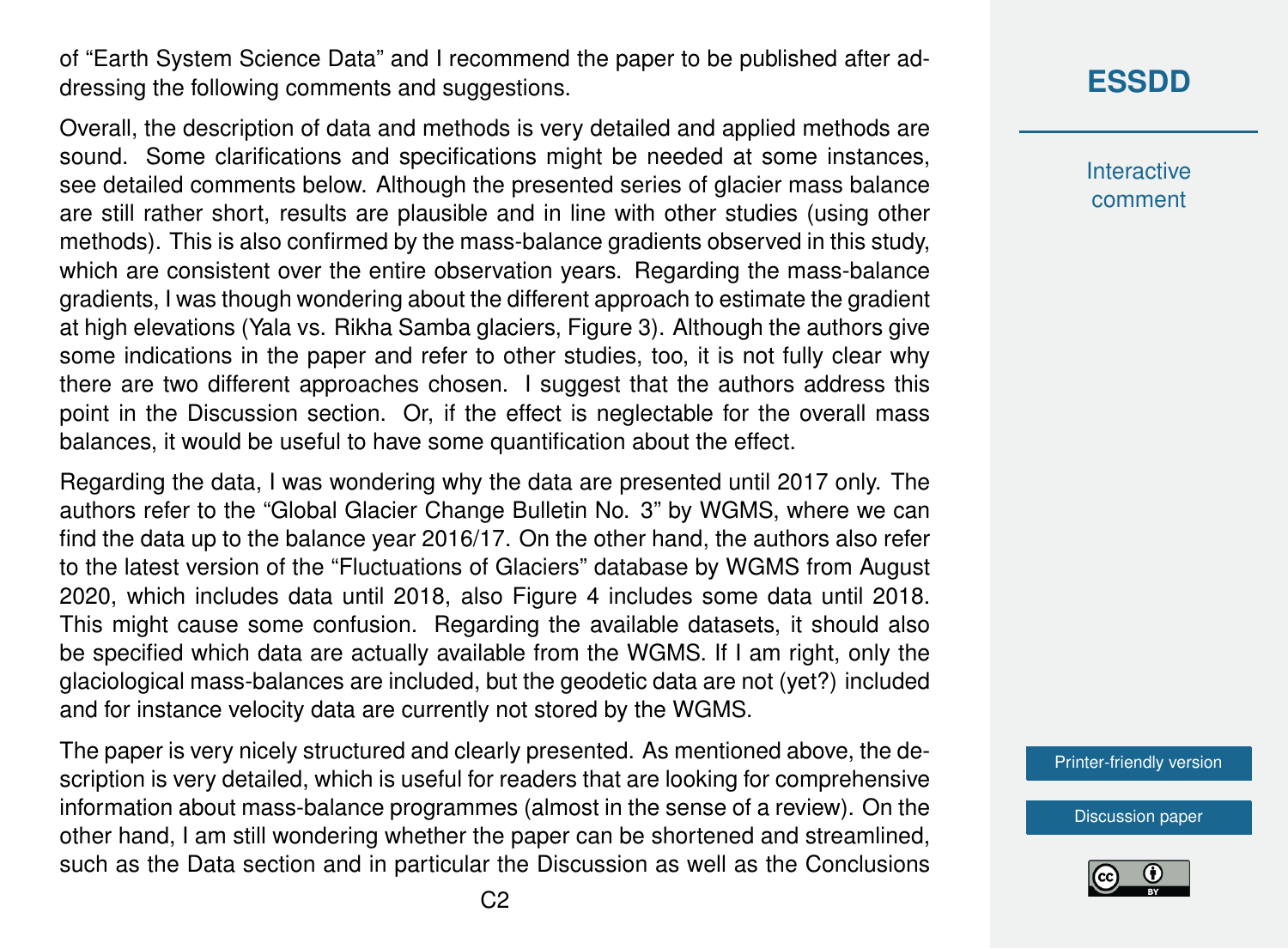sections. The discussion is very comprehensive and includes many interesting aspects (e.g., climatic influence such as monsoon and jet stream, local weather conditions), which however call for further answers that are not provided in the paper (and which are not in the scope of the paper). I therefore strongly recommend to limit and streamline the discussion to facts that are directly linked and most relevant to the data of the present paper, and to clearly highlight the importance and the value of the presented mass-balance series. In turn, the Conclusions should concisely focus on the key points from the Discussion.

More specific comments and suggestions are as follows:

Line 9: Should be formulated more precisely, because "essential variable" might be associated with the ECV Glacier according to GCOS/WMO terminology. Moreover, I would separate between the climate aspects (sensitive response of glaciers to climate change) and applications of the data, such as for runoff modelling.

Line 11: This sentence could be deleted as you anyway state at the end of the abstract that the data are available from the WGMS. One might also ask if the main purpose was the ingestion of the data into the WGMS database (which is of course important but probably not the main motivation).

Line 14: It is not fully clear which series refers to the glaciological method and which one to the geodetic method. General comment regarding the dates: although it becomes mostly clear from the context, it could be helpful to specify the balance years for the glaciological measurements (e.g. 2011/12 to 2016/17). Otherwise the year could refer either to the start of the measurements or to the moment when the observation period is finished.

Line 15: cumulative mass loss

Line 16: missing verb

Line 18: logically not clear, the mass balance of Yala is compared to the mass balance

#### **[ESSDD](https://essd.copernicus.org/preprints/)**

**Interactive** comment

[Printer-friendly version](https://essd.copernicus.org/preprints/essd-2020-272/essd-2020-272-RC2-print.pdf)

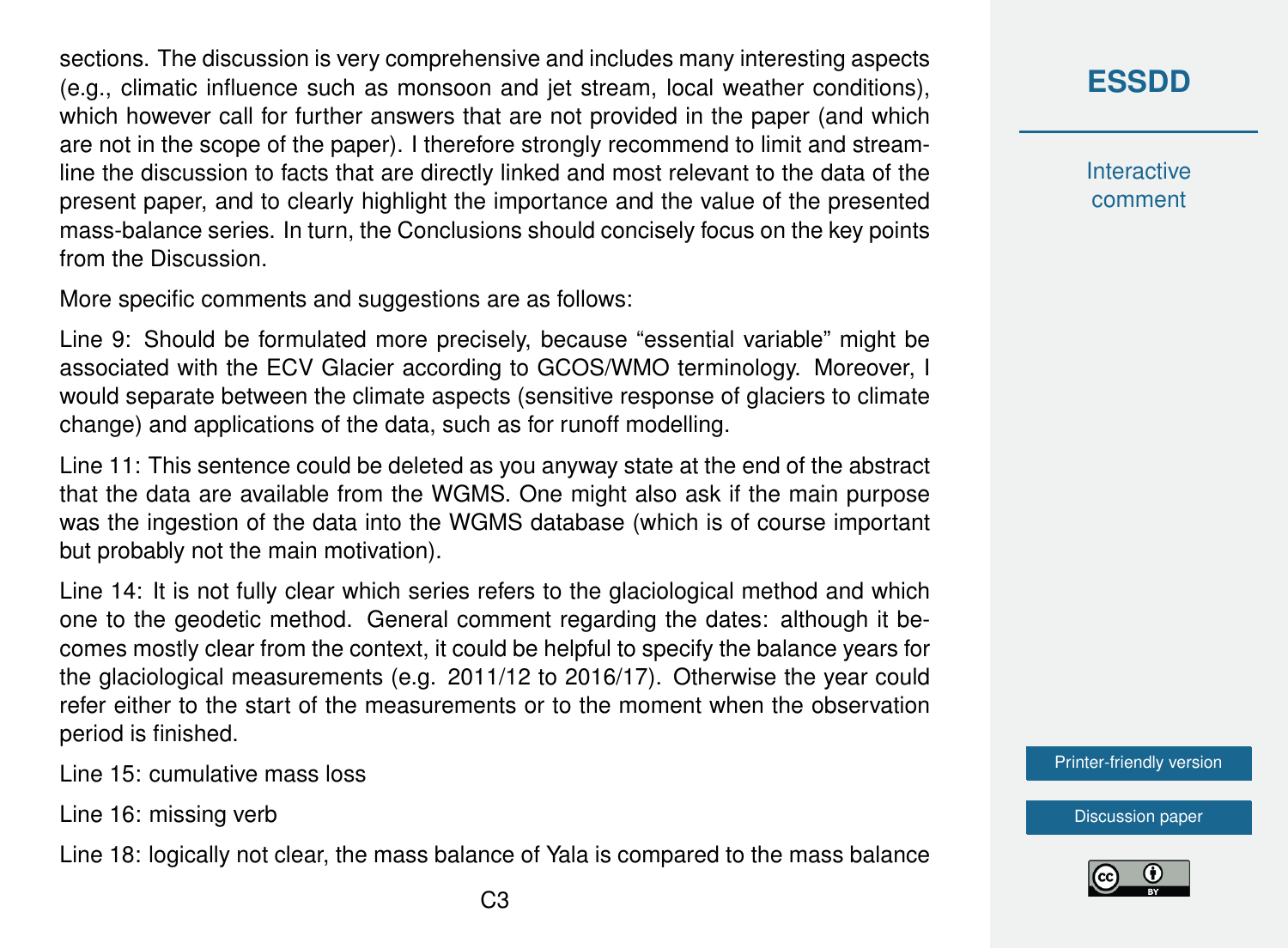of another glacier. The same also applies to line 19.

Lines 18-20: Was this really investigated in the present paper? Some aspects are discussed but there are many other aspects that could be considered, and given the fact that there are only very few other glaciological mass-balance series available, I would be careful with such general or relative statements (such as "mostly because of. . ." or attribution to "low-lying" areas etc.).

Line 23: Specify that the glaciological mass-balance datasets are available.

Lines 28/29: This is a bit too simplified and could be further explained: the glaciological method is indeed a key in international monitoring strategies and is needed for model calibration etc., but for global sea-level rise, the largest ice masses measured by satellite remote sensing are contributing most. Moreover, you could specify what kind of local hazards you refer to.

Line 30: input variable

Line 30: water availability and the change in its availability

Line 34: or: "in support of the United Nations Framework. . ."

Lines 32-35: 1-2 key references should be given here

Line 37: still involve

Line 44: Some studies have focused (?)

Line 45: Not fully clear, did these studies only address the lower parts of the glaciers (where there is debris cover)?

Line 51: the longest series . . . is found (?)

Line 51/52: with measurements since 2002

Line 52: why partly?

**[ESSDD](https://essd.copernicus.org/preprints/)**

**Interactive** comment

[Printer-friendly version](https://essd.copernicus.org/preprints/essd-2020-272/essd-2020-272-RC2-print.pdf)

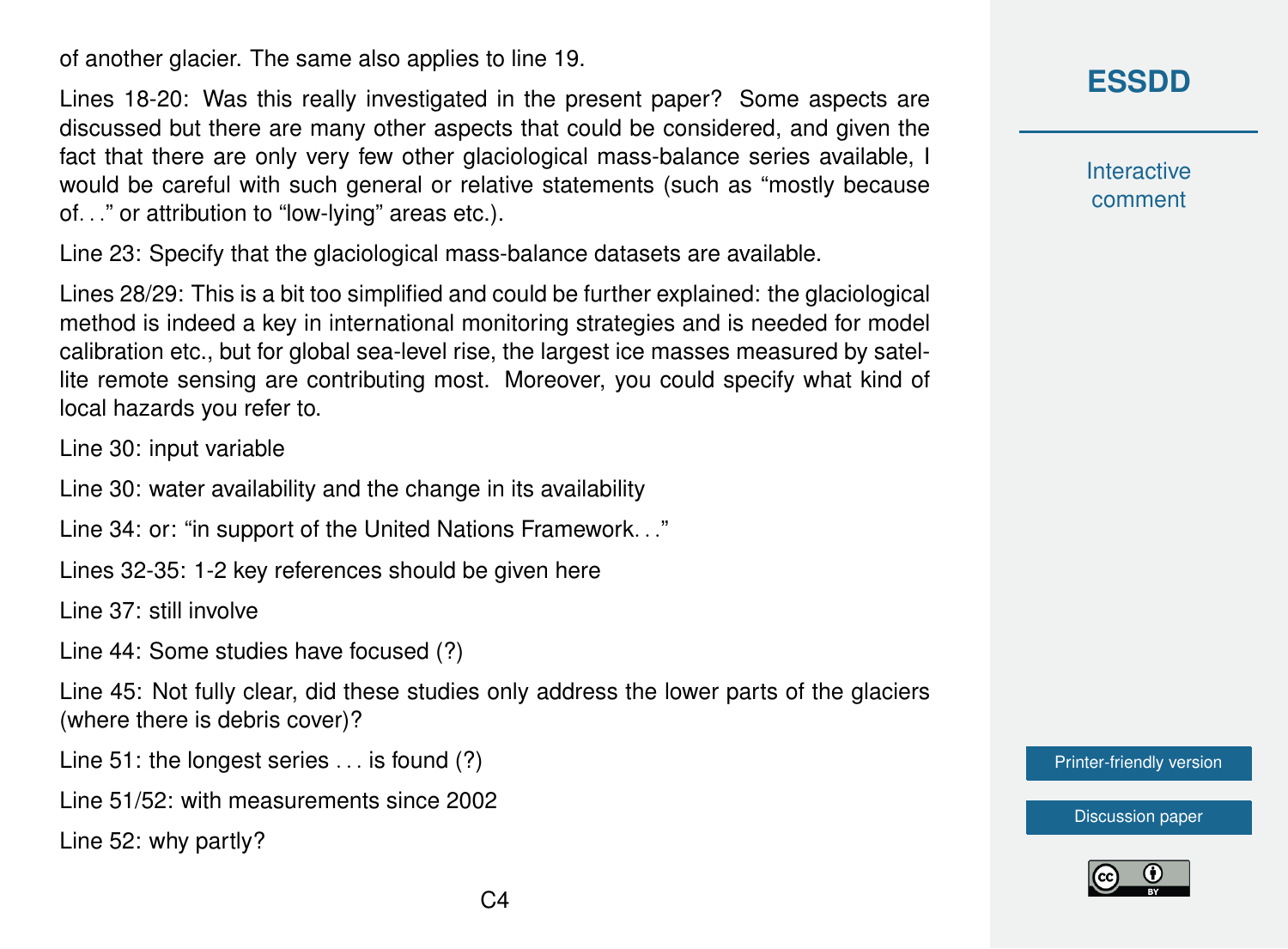Line 55: are glaciological mass-balance records available for both periods?

Line 57: What do you mean with in situ geodetic mass balance measurements?

Line 60: rather point mass-balance measurements than index measurements

Line 62: check tense: have these measurements been continued until today?

Line 63: 1970s, 1980s

Line 65: I suggest writing Pokhalde and Changri Nup Glaciers (in plural), to make clear that you refer to two different glaciers. The same spelling should be used throughout the entire paper, incl. Yala and Rikha Samba Glaciers – I leave it to the authors what they prefer.

Line 67: you could specify what they calibrated against. Geodetic mass-balance data?

Line 68: what do you mean with in situ surface surveys?

Line 69: where exactly was this applied?

Line 78: What was the glacier selected for?

Line 79: or: it offered / enabled easy access

Line 80: what do you mean with glacier processes?

Line 82: delete the comma (last character in line)

Line 87: documented

Line 87: "for Langtang valley": did they also observe other glaciers in the valley?

Line 90/91: "highlights the importance of...": you could elaborate a bit more on this very important aspect.

Line 92: Cogley et al. 2011?

Line 96: Add break and start new paragraph with the main objective.

**Interactive** comment

[Printer-friendly version](https://essd.copernicus.org/preprints/essd-2020-272/essd-2020-272-RC2-print.pdf)

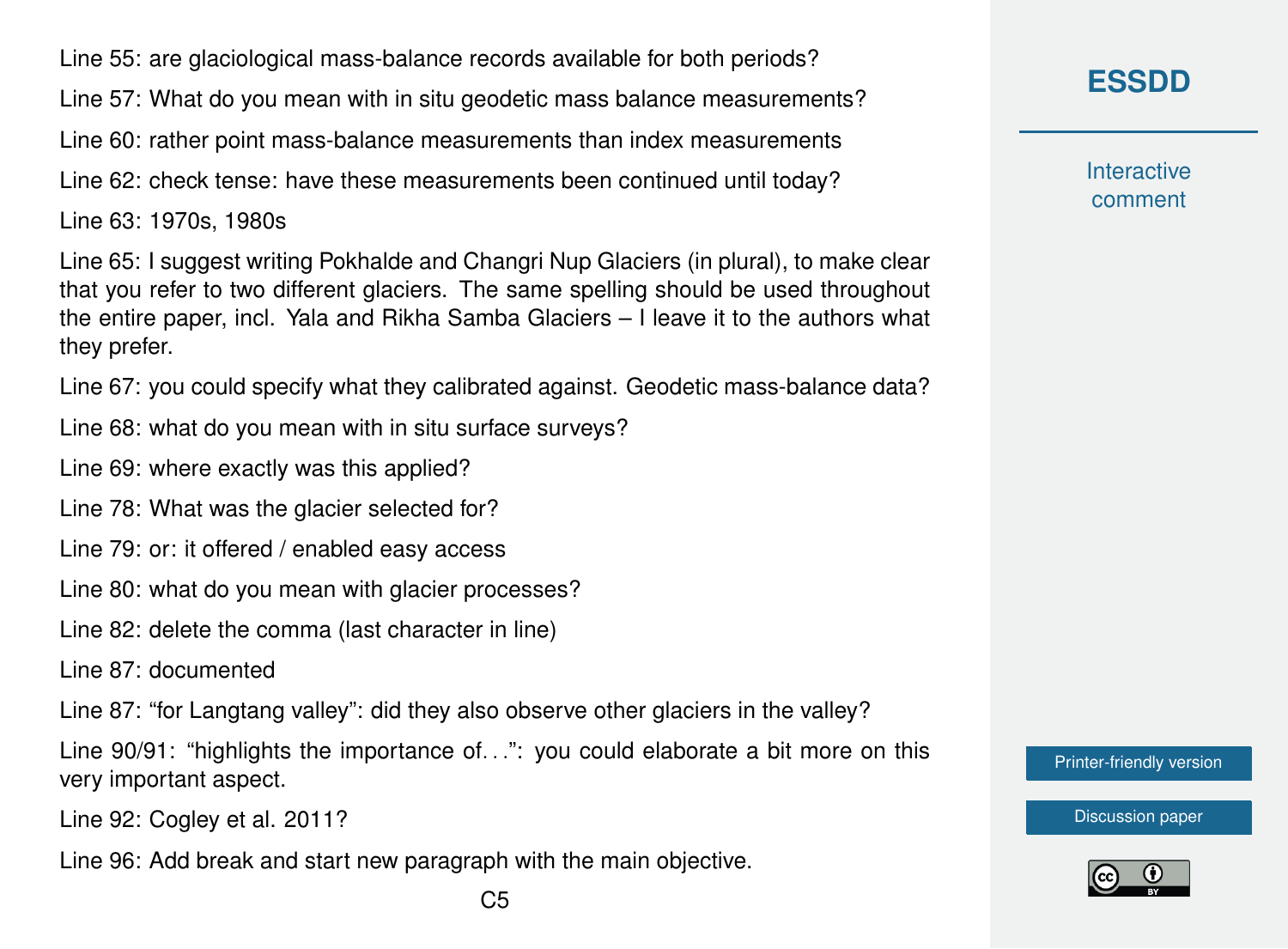Lines 93ff: Here I am wondering about the structure: after a rather long introduction, the motivation of the present study is given here again (compare with second paragraph of the Introduction), which leads to some redundancy. Moreover, you refer to the motivation of establishing a sustainable and long-term mass balance programme. This is a very important aspect; however, the paper is about the mass-balance data themselves and not about the monitoring strategy behind. This should be clarified here. In the same paragraph, you mention the training of students and professional; another key aspect in maintaining the monitoring programme on the long-term, however, the paper does not deal with this aspect either. These aspects could be given at the end of the Conclusions in the sense of an outlook.

Line 102: Master theses

Line 104: The focus is not only on Yala glacier.

Line 104: seasonal? Bi-annual could be interpreted ambiguously (twice a year or every two years).

Line 107: For general clarification, I would just refer to the latest version of the database.

Line 109: The questions is also whether the experiences are applicable to other remote areas, too. A short notice in the Discussion or as an outlook at the end could be useful.

Line 112: Altitude range of Yala glacier?

Line 114/115: What kind of data is already available for Yala glacier, and what do you mean with long gaps?

Line 116: mass-balance monitoring programmes?

Line 120, Figure 1: In the overview map, include the name Nepal. As you refer to the different rivers in the text, it could be useful to show them also in the map (I leave this up to the authors how much effort they want to put into the overview map). Regarding

## **[ESSDD](https://essd.copernicus.org/preprints/)**

**Interactive** comment

[Printer-friendly version](https://essd.copernicus.org/preprints/essd-2020-272/essd-2020-272-RC2-print.pdf)

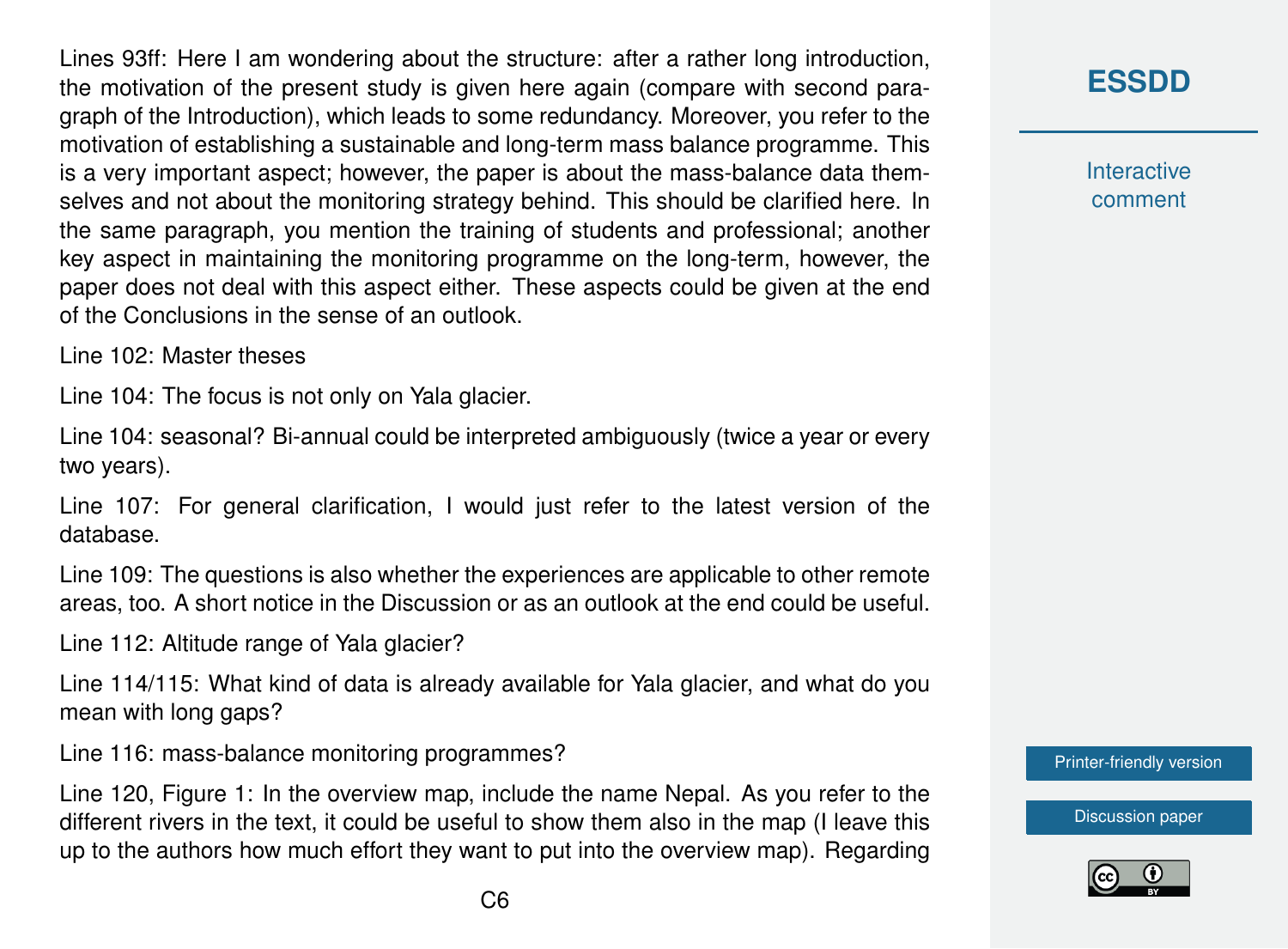the glacier maps, I am though wondering whether the stake locations also include snow pits? For Yala glacier, I am also wondering why there are no stakes in the upper part of the glacier (i.e. in the northern half of the glacier). Is the area too steep or inaccessible? Are the contour lines from the DEM from 2012 for both glaciers? The hill-shaded DEM seems to apply to Yala, the background for Rikha Samba is an ortho image?

Table 1: Order of characteristics? Glacier locations could be placed first; glacier type information rather below

Line 142: not clear: if the glacier extents further to north-west, why is this area not included in the analyses? Also, not clear: how can the glacier be separated along the flowline? What do you mean exactly?

Line 144: Do the 5% of the area also include the ice cliffs or only the steep slopes? What is the influence of the ice cliffs? (it is addressed in the Discussion, maybe add make a short separate section there, because it is a special feature).

Line 146: based on radar or other measurements?

Line 148: if rockfall covered parts of the glacier, why is it outside the defined outlines? Line 148/149: this transition zone from debris-covered ice to buried ice (dead ice?) and permafrost ground with ice should be shown on the map. And, how is a clear delineation of the glacier margin possible? Does this situation influence the massbalance observations?

Line 149: Add a break and start new paragraph.

Line 150: Earth's

Line 150: the largest landslide so far documented (?)

Line 152: ka

Line 153: What do you mean with high glaciation? Glaciation during the ice age(s) or glacier coverage until today.

**[ESSDD](https://essd.copernicus.org/preprints/)**

**Interactive** comment

[Printer-friendly version](https://essd.copernicus.org/preprints/essd-2020-272/essd-2020-272-RC2-print.pdf)

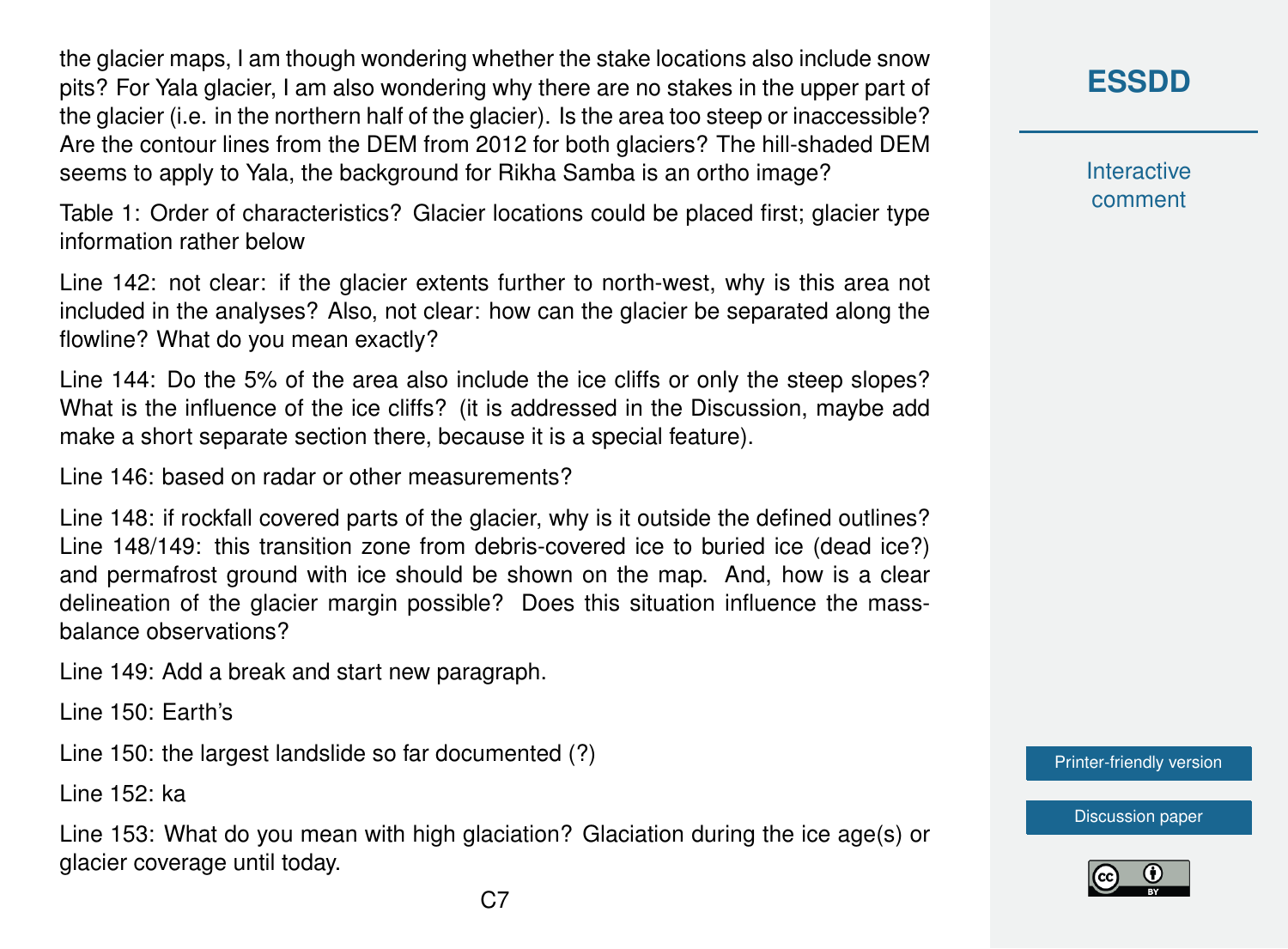Line 155: why possibly? From your own field experience, you can maybe directly assess the local meteorological conditions?

Lines 154-162: Move the aspects about the climate to the next section.

Line 162: compared to Yala glacier?

Line 169: is sparse

Line 173: "received": check tense

Line 175: the meteo stations you refer to could be added to the map

Line 177: rather mean annual precipitation (also line 181)

Line 178: start new paragraph for Rikha Samba glacier

Line 189/190: not clear: what do you mean here? How is it indicated? From the observed radiation?

Lines 189-200 and entire sub-chapter 2: Regarding the overall structure, I suggest to bring first the more general facts about the setting incl. climate, and then specifically address the two glaciers.

Line 199/200: does this apply in general or especially at Yala glacier?

Line 200: wind speeds

Line 202: was monitored

Line  $202$ : rather write "from autumn  $2011$  to. ..."

Line 206: avoid abbreviation and "biannually"

Line 207: measurements

Line 218: stakes

Line 219/220: unclear, should be further explained. Also, in line 221/222 you refer to

#### **[ESSDD](https://essd.copernicus.org/preprints/)**

**Interactive** comment

[Printer-friendly version](https://essd.copernicus.org/preprints/essd-2020-272/essd-2020-272-RC2-print.pdf)

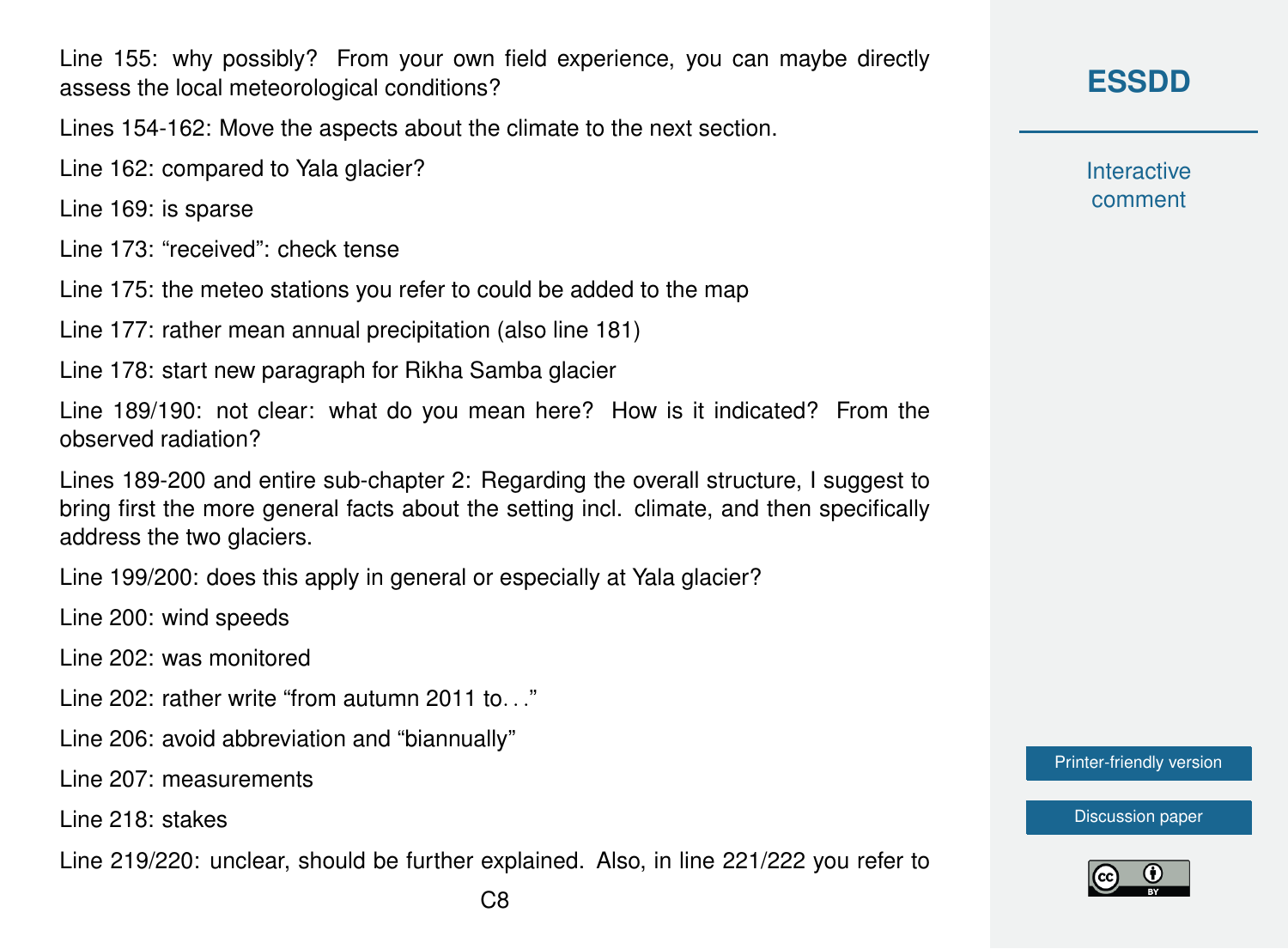ablation and accumulation occurring during the same time. For a better general understanding of the seasonal mass-balance evolution at the glaciers, it would be useful to have (1) a general statement about potential accumulation/ablation seasons and (2) how this affects the mass-balance measurements (and (3) how mass-balance measurements are performed in practice).

Line 221: can be clearly identified

Line 225: why is the network stretched along one line? See also my comment regarding Figure 1.

Line 229/230: The effect of the ice cliffs and steep slopes should be placed in the Discussion.

Line 234: Snow depths and snow pits incl. snow density...

Line 238: kg m-3

Line 240ff: This section is very detailed (too detailed). You could just directly refer to Table S1.

Line 245: at best?

Line 255: What are the velocity measurements used for?

Line 258: Explain that "Schneider" is a particular map name (Arbeitsgemeinschaft für vergleichende Hochgebirgsforschung?)

Section 3.2 is interesting to read but very detailed. Maybe some of the information could be placed in a table instead to shorten the section.

Line 305: not clear, rewrite the last sentence

Line 332: Abbreviations should be written out when they appear for the first time.

Line 358: based on the measurements by whom? According to Figure 3, there are no data.

**[ESSDD](https://essd.copernicus.org/preprints/)**

**Interactive** comment

[Printer-friendly version](https://essd.copernicus.org/preprints/essd-2020-272/essd-2020-272-RC2-print.pdf)

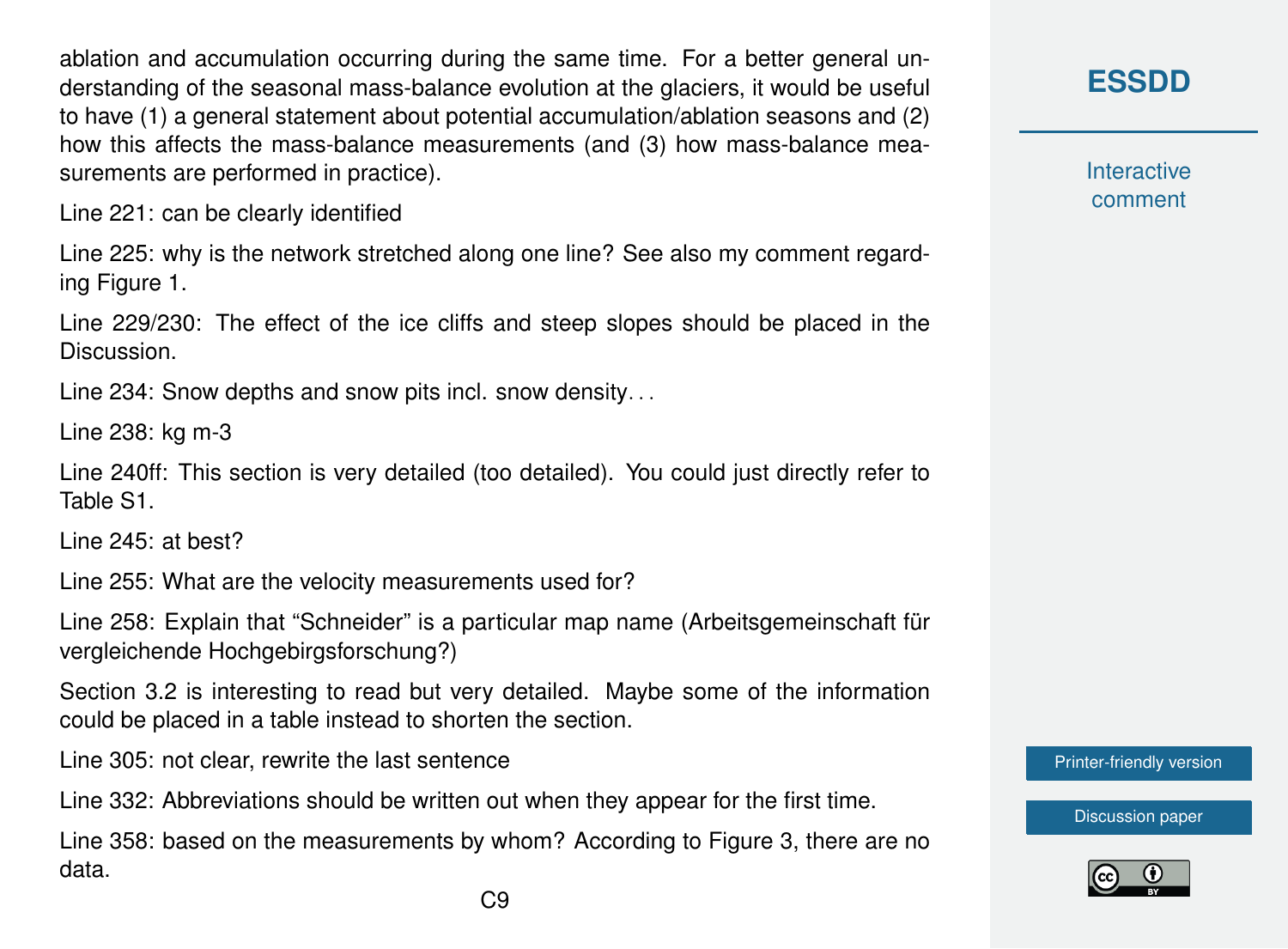Line 358: balance year 1998/99?

Line 360ff: Are there large changes in the area over the observation period? If not, the difference between conventional and reference-surface balance is small and a corresponding note should be added in the text.

Line 375/376: not fully clear what you mean with regression lines caused by outlying points

Line 380: not clear: what has been separated? Why based on the contour line method? It is not evident from Figure 1 (map).

Line 402: Not clear: earlier in the text you state that the ELA is derived from the massbalance gradient; is it also observable in the field? "balanced ELA": write ELA0 as in other occasions in the paper and state at some point that ELA0 (AAR0) is the balanced ELA (AAR).

Line 410: What is/was the purpose of this additional profile line? Was it used to calibrate the geodetic data? Was there a correction applied? Or was there any benefit for the in situ glaciological measurements?

Line 434: climate stations?

Line 445: gradient for Yala Glacier from 2011/12 to 2016/17. Delete row with "1999"

Line 450: Not clear whether there was actually a measurement at Rikha Samba in 1999 or if this should be 2011. However, if the latter applies, the caption should read 2010 to 2017, or better 2010/11 to 2016/17.

Line 463: The differences between seasonal and annual balances should be further explained (in the Discussion).

Lines 474-477: Repetition of what has previously been stated.

Line 486: m a.s.l.

#### **[ESSDD](https://essd.copernicus.org/preprints/)**

**Interactive** comment

[Printer-friendly version](https://essd.copernicus.org/preprints/essd-2020-272/essd-2020-272-RC2-print.pdf)

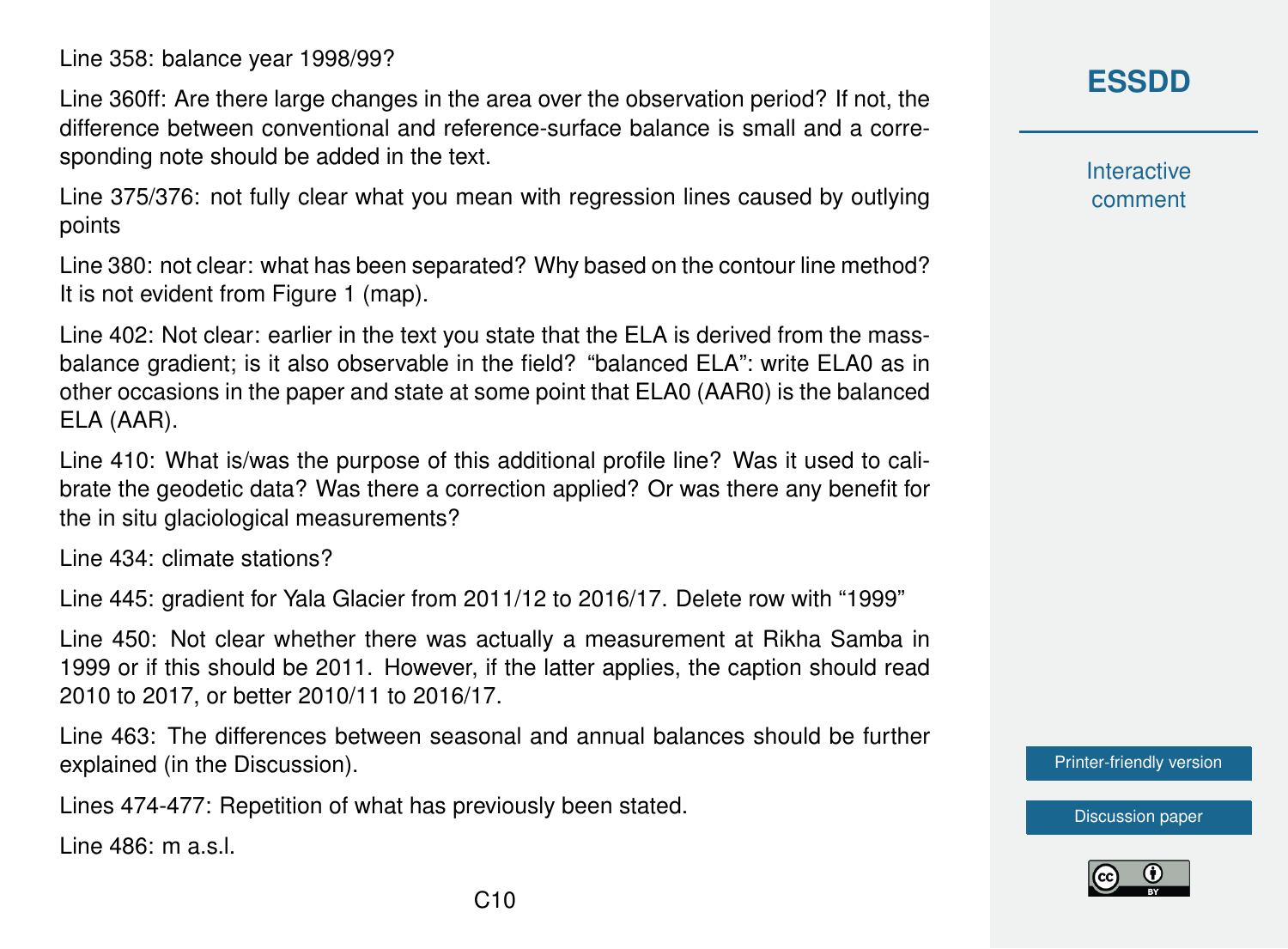Line 488: linear regression?

Line 493: seasonal and annual balances The consistent gradient for the glacier: an interesting finding that should be mentioned in the abstract.

Line 499: Your statements here raise the question of why there are no measurements in the higher areas of the glacier(s). Are these areas too high? Too steep? Too dangerous? This should be specified and clarified at some point.

Lines 500-509: move this paragraph to the Discussion

Line 528: The thinning rate along the profile line is not clear (-1.1 m a-1); is it the mean along the line? Would a mean even make sense? What is the purpose of this profile line?

Line 529: m a.s.l.

Line 538: Table 4 should be moved to the Discussion.

Line 540: In Table 4, you refer to WGMS (2019). The reference is missing and anyway the question is what the original source is. In the table, I would explicitly write "glaciological method".

Lines 545-552: should be moved to the Discussion

Line 550: Maybe also add Chhota Shigri glacier (cf. Discussion)

Line 551: regarding Mera and Pokalde glaciers: where are these glaciers exactly located? They could/should be added to the overview map.

Line 558/559: The comparison of the retreat rates of both glaciers is relative because the glaciers are different in size and form. For Yala glacier, it might also be more straightforward to assess area changes instead of length changes (?). Or to add area changes in addition to the length changes.

Line 579: Figure 12 should be moved to the Discussion.

**Interactive** comment

[Printer-friendly version](https://essd.copernicus.org/preprints/essd-2020-272/essd-2020-272-RC2-print.pdf)



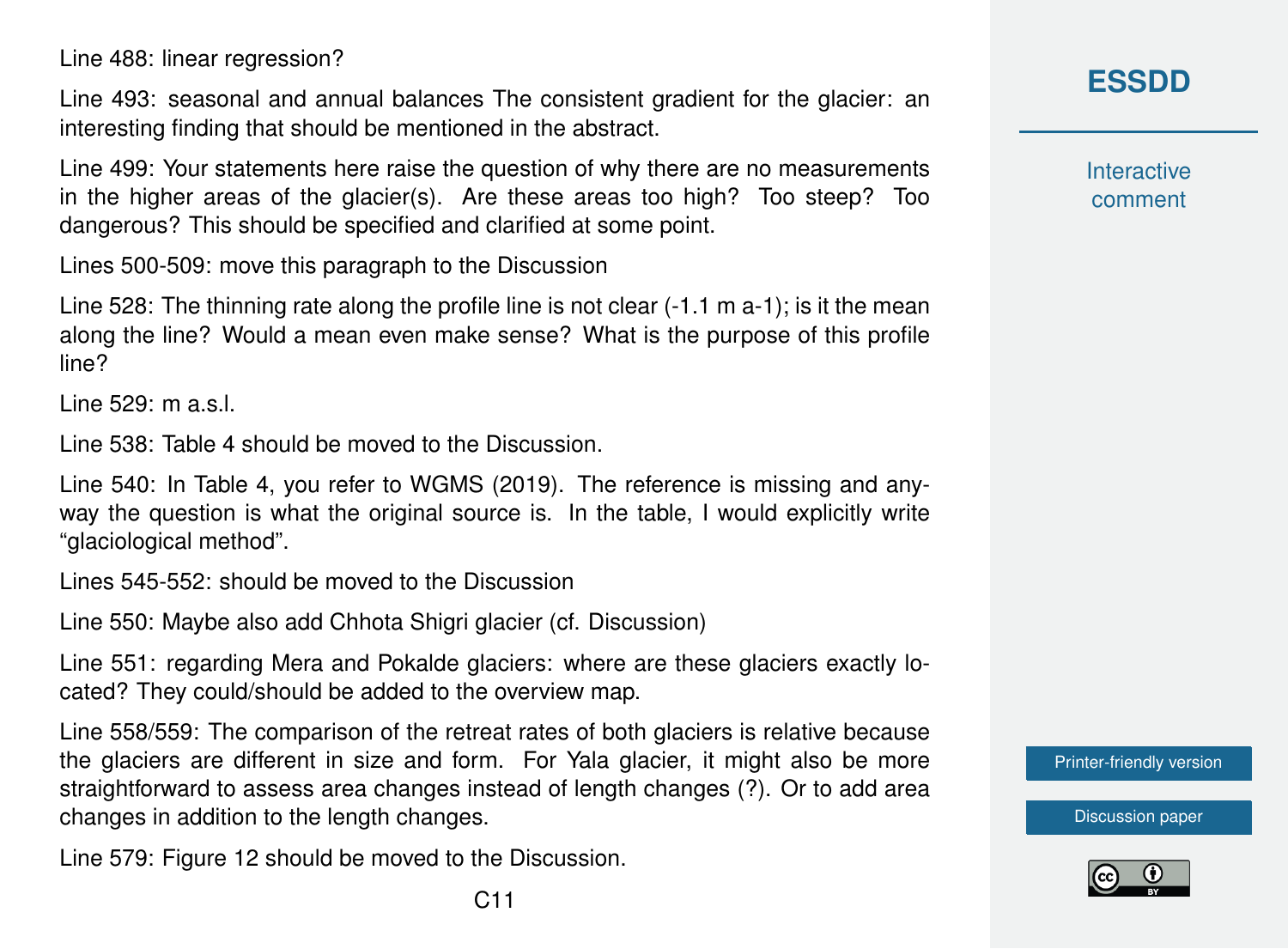Line 583: The displacement of the stakes is interesting and allows the link to the velocity measurements.

Line 585: why is the profile line from Sugiyama et al. added? And is this the same profile line as mentioned before?

Line 595: All glaciers and benchmarks as used in the Discussion could be shown in the overview map. For clarification, it should also explicitly be stated

Line 614: The paragraph here as well as the subsequent ones refer always to geodetic mass balances; this should be clearly stated or structed in a clear way so that both observations types are not mixed up.

Line 637ff: What does this mean for assessing glacier mass balances over the entire Himalaya? Is it possible from the available data to draw general conclusions? The authors might elaborate a bit more on this question, which also allows to place the mass-balance data from Yala and Rikha Samba into a larger context and to streamline the Discussion (cf. my general comment above about the Discussion).

Line 640: Such a bias

Line 641: here the term mass budget is used, at other occasions the term mass balance is used. You may check for a consistent use throughout the paper. The same applies to the term net balance (e.g. in line 649 or Figure 14), which should be avoided (cf. the mass-balance glossary by Cogley et al., UNESCO, 2011).

Line 651/652: delete sentence

Line 660/661: 1980s, 1990s (see also line 680 and other occasions)

Paragraph from line 649: It should be better worked out why this context is important for the discussion of the measurements presented in this study.

Line 686: If you specifically address particular stakes with names, then these should also be labelled in the map.

**Interactive** comment

[Printer-friendly version](https://essd.copernicus.org/preprints/essd-2020-272/essd-2020-272-RC2-print.pdf)

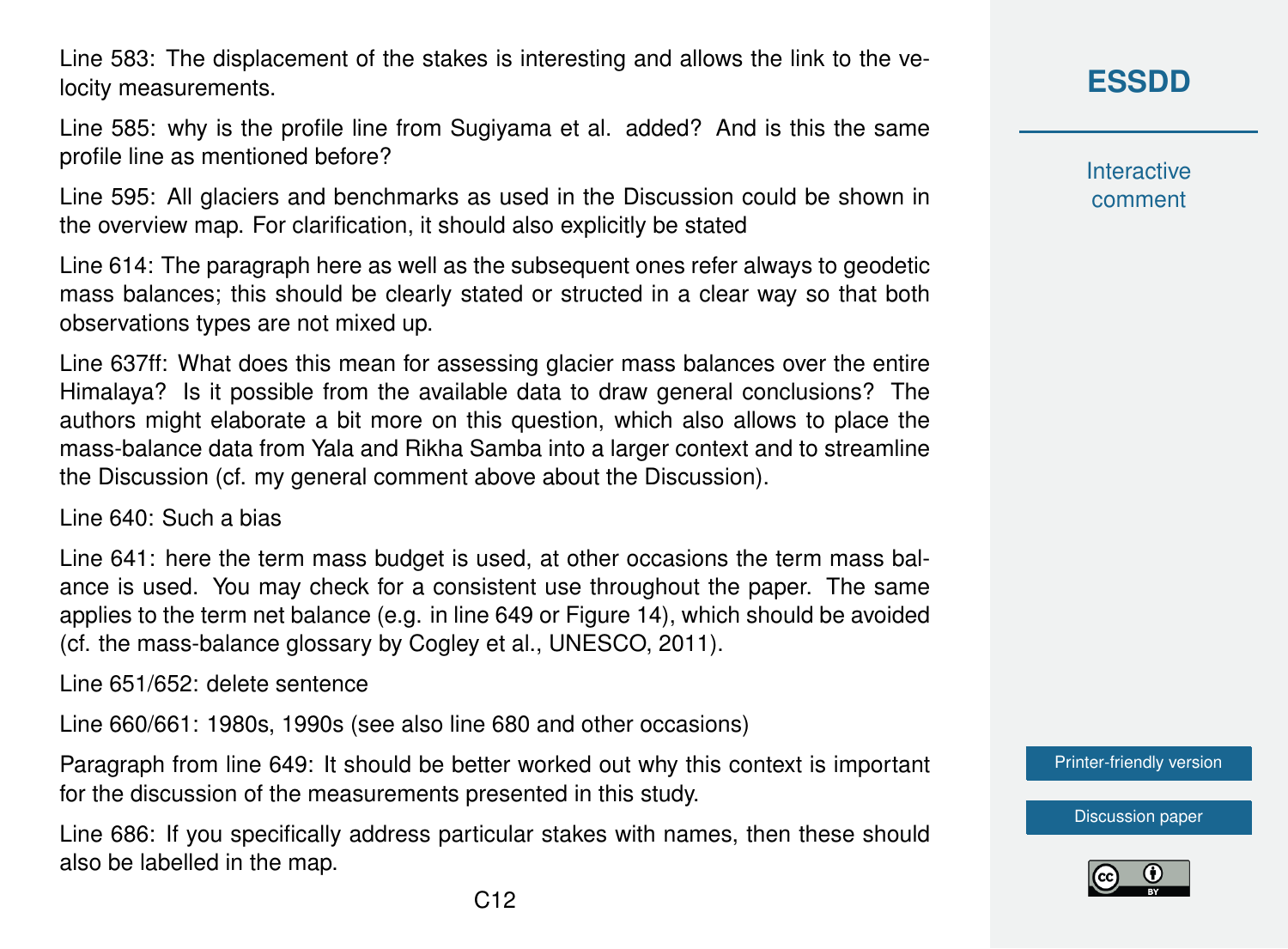Line 700: There is a break and hence a new paragraph should be started here.

Line 701: why are the measurements on Yala glacier representative? Could you explain that a bit more in detail?

Line 707: The general character of Yala (and Rikha Samba) glacier(s) should be stated at the beginning of the paper (it also relates to my previous comment regarding the ablation/accumulation season, see lines 219/220). In line 708, there is now a contradiction to the what has just been stated before. This should also be clarified.

Line 715: during favorable conditions

Line 723: Is this statement really needed for the discussion?

Line 738ff: rather results, can be deleted here or just refer to Figure 11, but then also an explicit link to the mass-balance data should be made. On the other hand, the Little Ice Age extent is mentioned here for the first time, however, the location is not shown on the length change plot (either add or delete entirely).

Line 756: the mass-balance data shown only cover a few years, so it is probably more appropriate to write about an overall retreating. Or can you exclude that there were more balanced (or maybe even positive) years over the last couple of decades?

Line 760/line 770: Avoid new references or rather move to Discussion

Lines 764ff: Does this refer to Yala and/or Rikha Samba?

Line 772: m a.s.l.

Line 773: This aspect is not mentioned in the Discussion, isn't it? It is an important aspect because it also influences the glacier's mass balance (and there is also another comment above about conventional vs. reference-surface mass balance), therefore I would discuss it before and draw one conclusion that is then presented here at the end.

Line 784: Can you give a time horizon regarding the survival of the glacier? Or are

**Interactive** comment

[Printer-friendly version](https://essd.copernicus.org/preprints/essd-2020-272/essd-2020-272-RC2-print.pdf)